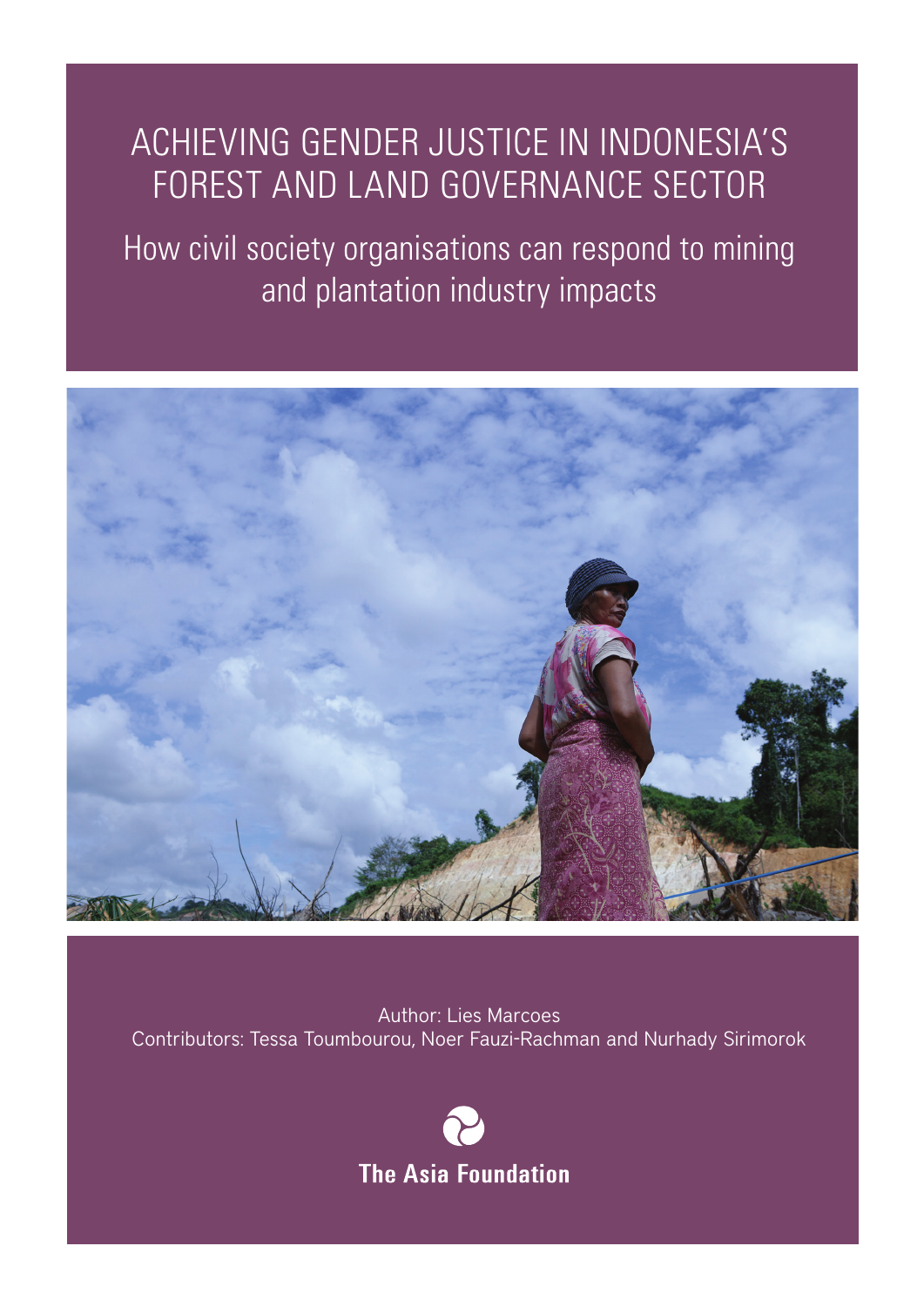# Achieving gender justice in Indonesia's forest and land governance sector: How civil society organizations can respond to mining and plantation industry impacts

### Authors: Lies Marcoes

Contributors: Noer Fauzi-Rachman, Nurhady Sirimorok, and Tessa Toumbourou

SETAPAK, The Asia Foundation's Environmental Governance Program

SETAPAK has been working to improve forest and land governance in Indonesia since 2011. The program promotes good forest and land governance as fundamental to reducing greenhouse gas emissions and ensuring that the benefits of natural resources are distributed sustainably and equitably. Gender justice is an overarching objective of the SETAPAK program. The program recognizes that good forest and land governance is gender sensitive, and that gender justice needs to be prioritized in all governance processes, institutions and mechanisms in order to promote and safeguard women's engagement and rights.

January 2015

 

## Overview

Land based industries, most significantly palm oil plantations, timber concessions and mining operations, are expanding quickly in Indonesia. With approximately 840,000 ha of forest loss per year (Margono et al 2014), Indonesia suffers the world's highest rate of deforestation. As civil society organizations (CSOs) implement forest conservation strategies and programs to respond to the issue of forest loss, there is a growing concern that they lack the ability to address gender justice, or more specifically, Gender, Environment and Development, one field of Gender and Development.<sup>1</sup> This weakness may undermine CSO's ability to ameliorate the gendered injustices that limit women and marginalized communities' participation in forest governance. It also limits CSO's ability to build grassroots constituencies, which are crucial for driving reform. Drawing on the Gender, Environment and Development literature, and a gender assessment of selected Indonesian environmental CSOs, this paper provides a brief overview of the major gender issues relevant to forest and land governance, and makes six recommendations to help CSOs develop more gender sensitive advocacy and programming. The paper aims to contribute to the overall objective of improving gender justice (including women's participation) in forest governance.

The impacts of land based and extractive industry expansion are experienced in different and more pronounced ways by women than by men. Women frequently bear the brunt of industry developments without enjoying the potential benefits. Issues commonly introduced by land based and extractive industry operations include displacement, loss of land and livelihood, environmental impacts, the availability of formal employment to community members, and an influx of a transient male workforce. These issues may result in different impacts on men and women, which can be called gendered impacts.

Drawing on a report by Hill and Newell (2009), and complemented by a study by the World Rainforest Movement (2007) and Marcoes et al (2014), the ways in which mining operations and palm oil production can and often does impact on women include:

The failure to consult with women when negotiating a community's free, prior and informed consent to develop an industry, access to land, compensation and royalties disempowers women, and may go against traditional decision making structures.

 $<sup>1</sup>$  For the sake of brevity, this paper has not included an exploration of gender theory. Gender and Development is</sup> considered here to be an approach that addresses gender as 'a social construct that is created and reinforced by social practices and frequent interaction' (Ridgeway and Smith-Lovin 1999: 192).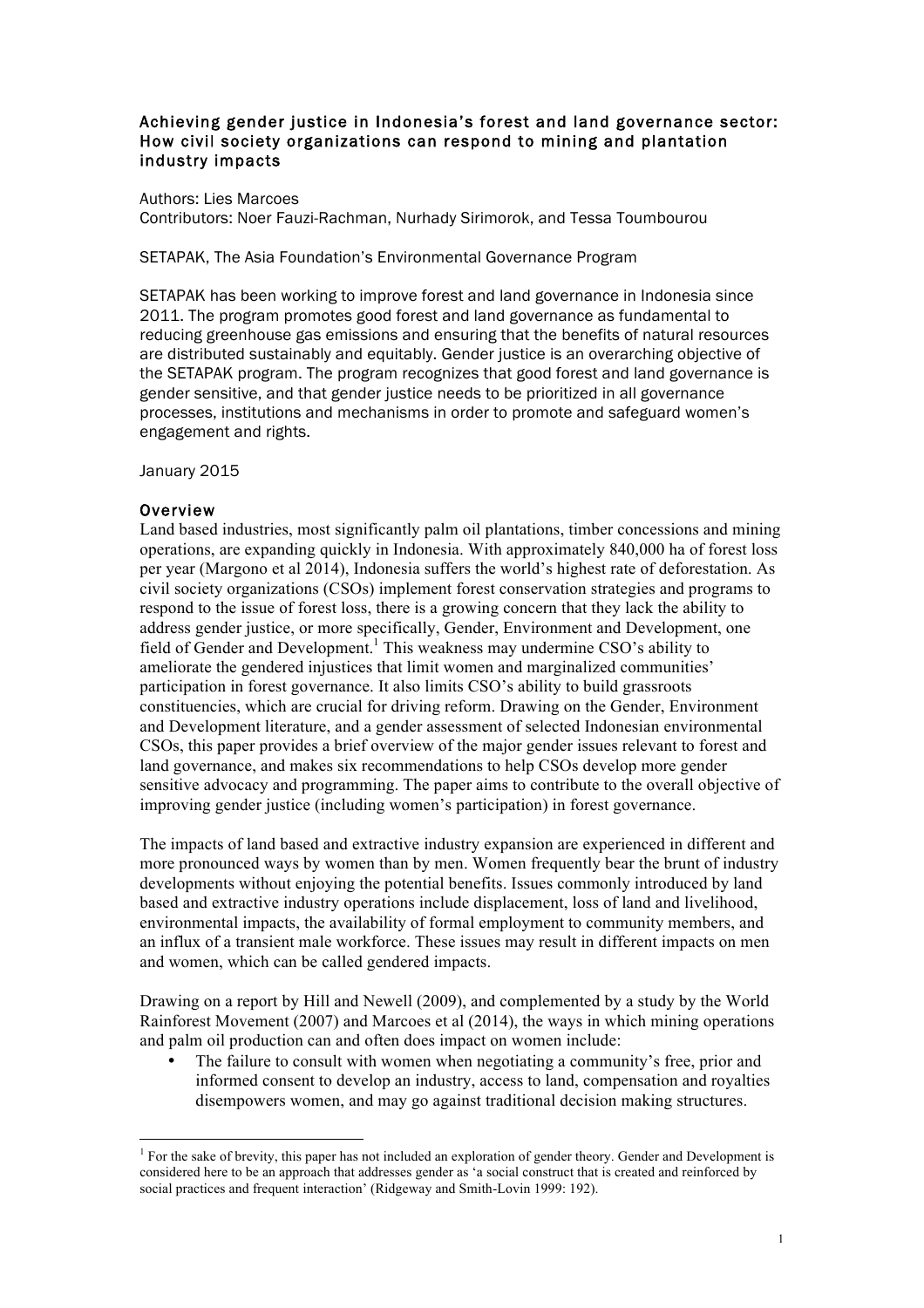- The payment of compensation and royalties to men 'on behalf of' families and communities denies women access to and control over the financial benefits of development. This encourages women's economic dependence on men, disempowering them, skewing gender relations or exacerbating existing inequalities. Additionally, female-headed households may not receive payments if they do not have a male representative.
- Direct and indirectly forcing communities to sell their land. Women may be pressured to sell their land after, for example, land investors excavate residential areas, clear trees or pollute water supplies. Pests introduced by palm oil plantations such as boars, monkeys, rats and grasshoppers may also move in that over-run the gardens of inhabitants and reduce or destroy plant harvests such as fruit. Without social preparations, support in managing funds and lacking skills, resources and sustainable economic resources, a sudden move from a sustainable farm based income to cash compensation from a land sale may be the first step towards systematic impoverishment.
- Loss of land and displacement can lead to loss of livelihoods and increased work burdens for women in providing for their families. Where women are traditionally responsible for meeting the subsistence needs of families, and can no longer do so due to loss of land, they can be forced to become economically dependent on men and income derived from formal employment.
- Displacement and the shift from a traditional subsistence economy to a cash-based economy can lead to the loss of traditional values and ways of life. This includes the isolation of women's knowledge from their sources of livelihoods, including the loss of knowledge of traditional medicine. This can diminish women's traditional status in society, particularly where newly-created gender roles emphasize women's work in the domestic sphere and their reproductive roles, and undermine their productive and leadership roles.
- The effects of environmental damage and degradation can undermine women's capacity to provide food and clean water for their families, and subsequently lead to an increase in their workload. They may have to walk greater distances to access water, fuel/wood, forest products and land to plant food crops, for example, or environmental pollution from mine tailings or waste from palm oil operations in water ways, may make it difficult to source once plentiful fish.
- Environmental damage and degradation can undermine quality of farmland. When farm work is lost, men may become workers in mines or plantations, or move to cities or to rural areas to become illegal loggers. The withdrawal of male labour from traditional subsistence activities can result in an increased work burden for women who become solely responsible for subsistence activities and providing for families.
- Due to the decline of traditional mechanisms of social control and the influx of a transient male workforce, social and health problems can become more prevalent in communities. These problems can include increased alcohol use, domestic violence, sexual violence (including sexual harassment, rape and forced marriage), sexually transmitted infections including HIV and AIDS, and prostitution. Citizens often see sex workers as the root of the problem, but a gender analysis explains how women become sexual commodities or exchange instruments.
- Women can experience discrimination in the mine or plantation workplace. Employment and training opportunities are often prioritised for men, and women may only be allowed to work in the most menial, low-paid positions. In plantations this can involve handling agrochemicals without adequate safety instruction or equipment.
- Maternity leave may not be provided and women returning from childbirth or caring for children may struggle to regain employment.

The arrival of these impacts into a community can cause changes in social relations and roles, and have a detrimental effect on community values and ways of life. To be effective,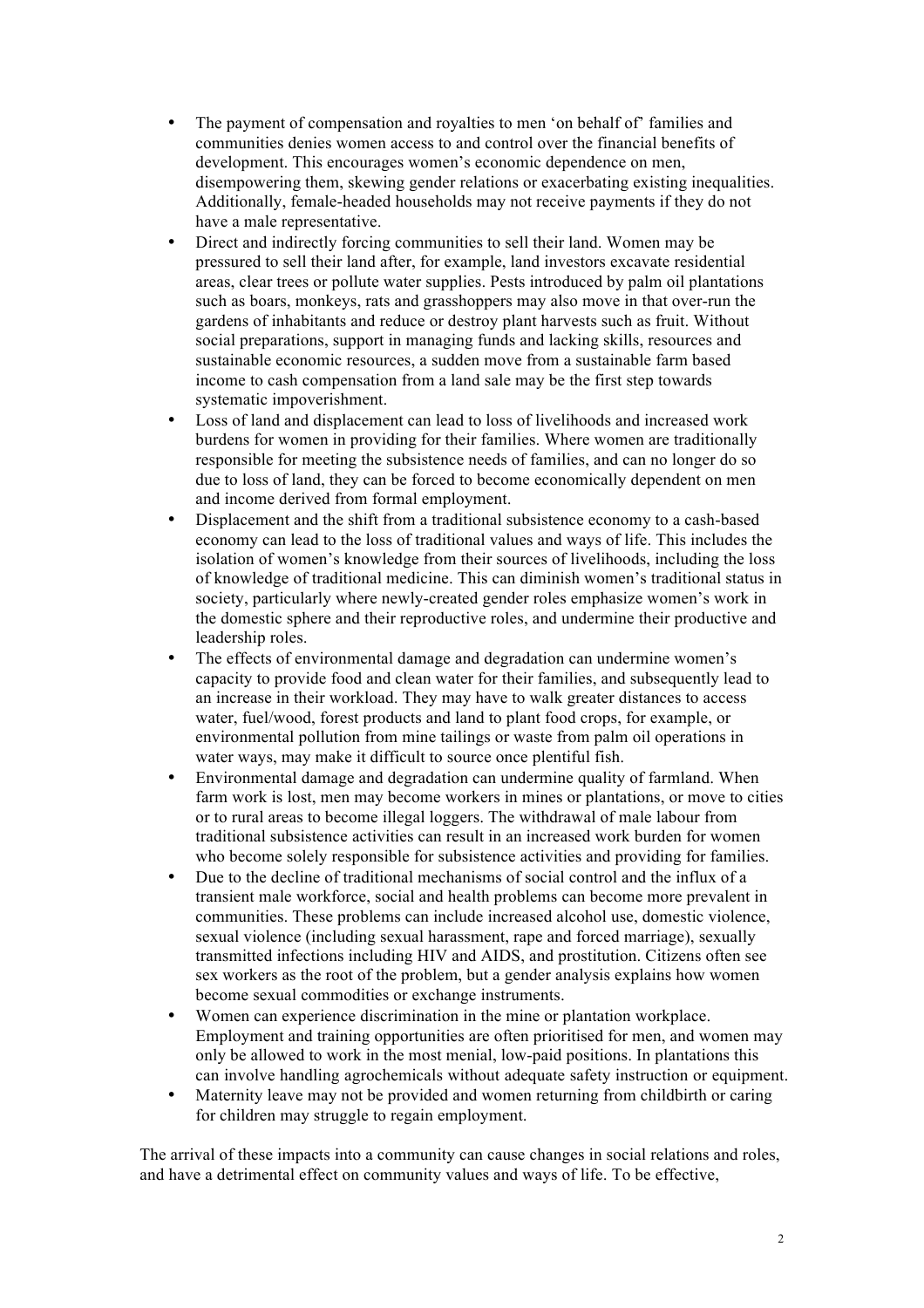environmental CSOs must be able to understand and respond to these gendered impacts in ways that align with and strengthen their advocacy and program strategies. Diagnostic gender analysis tools can help to understand and even predict the direct and indirect impacts these industry developments have on men and women. CSOs also need strategies that link with grassroots communities most affected by these changes. A gender sensitive approach will ensure that the most vulnerable groups worst affected by the environmental damage from forest and land use changes are supported to ensure their voices are heard, and that their gendered needs are factored into decision making processes.

#### Understanding gender issues

One basic problem in gender relations is the structurally unequal power relations between women and men. Gender refers to the socially constructed roles and relationships between women and men. These are learned, change over time, and vary according to social, religious, historical and economic factors. Gender contrasts with sex, which is the set of biological differences between men and women. Gender roles and responsibilities lead to different development impacts for women and men. Power is directly related to gender because gender is a primary way of distributing and using resources.

A gender analysis requires an understanding of context specific and intersecting circumstances. That is, gender in reality 'is always mediated by other factors such as race, class, ethnicity, and sexual orientation' (Hawkesworth 1997 cited in McDougall 2001: 52). This means that a gender analysis that does not consider other forms of diversity is flawed. Diversity in this context refers to ethnicity as well as to other significant dimensions of social and biological difference that crosscut gender and ethnicity, including wealth, age, status, class and caste (McDougall 2001). Gender combines with these other forms of diversity to establish roles, relationships, and power structures. Hence, gender analysis in forest governance must also observe other variables that determine power relations to understand how these determine women's control and relationships in the context of forest, land and resource management.

#### Why does gender justice matter to forests?

While the benefits of women's participation is well established in Gender, Environment and Development theory, the exclusion of women and other gender-based injustices in forest tenure and forest governance has not been adequately addressed in Indonesia (Siscawati and Mahaningtyas 2012). Compared to men, women have less involvement in decision making processes that define their access to the forest land and resources on which their livelihoods depend (Gurung et al 2011). Increasing women's participation in forest and land resource management has been determined to improve governance, resource allocation and the sustainability of forest resources. Specifically, enhancing women's participation in decision making committees in community forest institutions has been shown to improve forest governance and resource sustainability (Agarwal 2009). For example, research in Nepal found that when women are involved in community forest user groups, and have decision making positions in those groups, the outcomes lead to more sustainable forest management (Acharya and Gentle 2006). Forest governance also has the ability to increase women's participation in informal markets, which has welfare benefits. Women's participation in forest governance was also found to mitigate the capture of benefits by elites during Indonesia's process of decentralization, and to improve access to district level budgeting processes (Manfre and Rubin 2012).

# Gender roles, responsibilities and knowledge in managing natural resources

As men and women's day-to-day economic roles differ, the effect of industrial development is also felt differently. Gender divisions of labour and roles and responsibilities influence women's and other marginalized groups' ability to participate in forest governance processes. Frequently, women's responsibilities and workloads limits access to decision making processes. Women, for example, often work in the evenings when *adat* (customary*)* forest use decision making meetings are held (de Vries and Sutarti 2009). Socio-cultural factors may also limit women's mobility and participation in forest governance decision making (Gurung et al 2011). A forest conservation REDD+ pilot project in Ulu Masen, Aceh Province was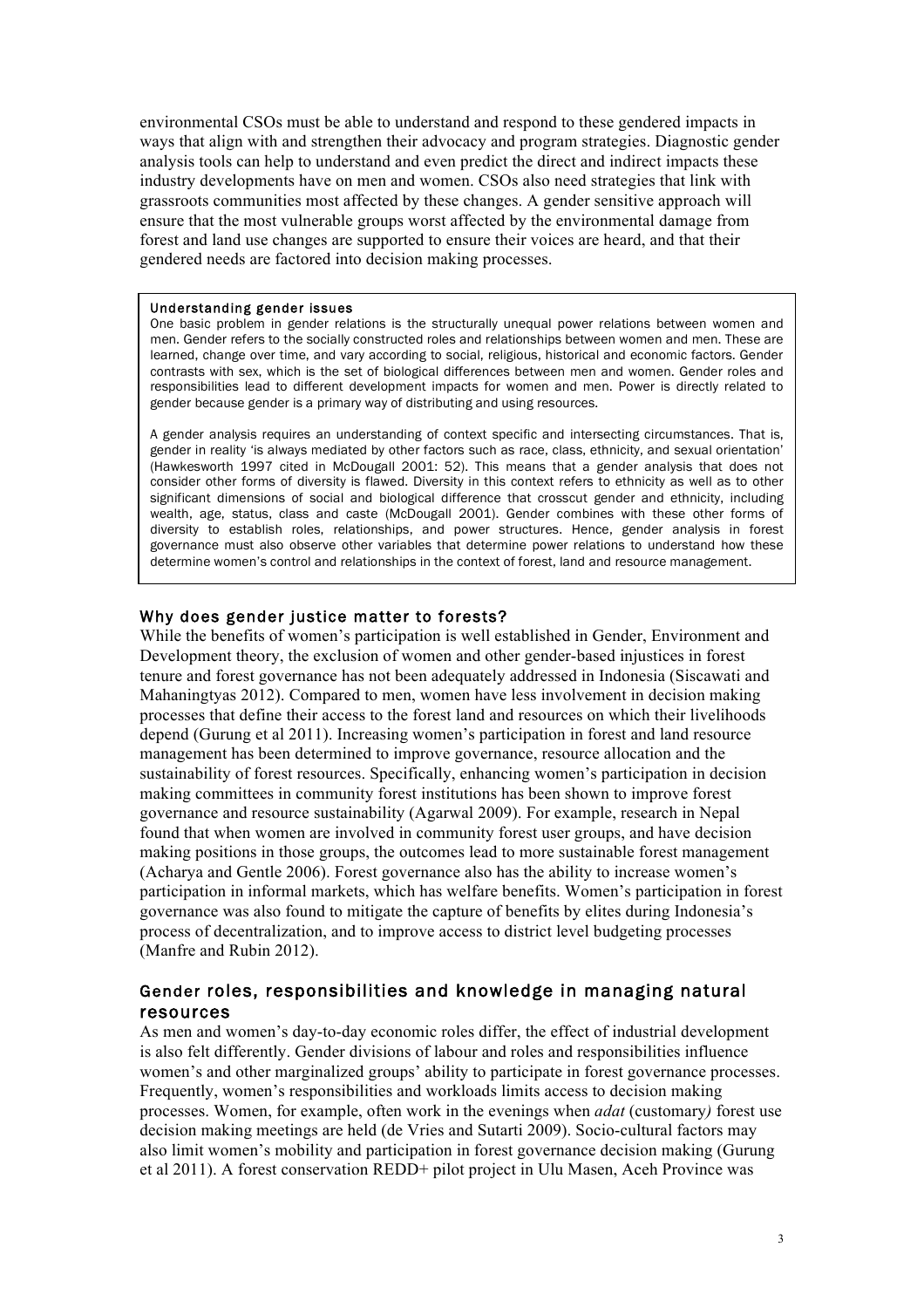found to have not succeeded in engaging women meaningfully, in part due to a lack of a strategy for addressing the strong patriarchal character of the *mukim* (local administration) structure that effectively denies women access to public meetings (Gurung et al 2009). Colfer (2013) found that intra-household decision making is central to involve women effectively in broader government and management concerns. The implications are that in order to ensure a gender sensitive approach, CSOs must consider household level gender differences.

A number of gender injustices limit women's involvement in forest governance in Indonesia. Women's roles in the forest sector are invisible and informal, leading to poor working conditions and lower remuneration (World Bank 2009). In many community forestry projects in Indonesia, women are significantly involved in propagation, planting, maintenance, replanting trees, harvesting non-timber forest products  $(NTFP)^2$  and connecting these products to market. Yet women's participation in the forest farmers groups that form a key forest governance function is non-existent (Gurung et al 2011). Support from government or civil society is necessary to assist women to access markets for NTFP, including information on certification schemes and support to access credit (Marshall, Schreckenberg and Newton 2006).

Having no education also has a strong negative effect on women's participation in community organizations. Education and literacy levels are factors inhibiting women's involvement in forest governance. Two-thirds (66.44 per cent) of Indonesian women have only primary education or less, while half (52.27 per cent) of Indonesian men have similarly low levels of education (Beard and Cartmill 2007: 206). However community governance institutions for forest lands and resources in Indonesia often require that participants are literate, to the detriment of poorer women who often have only some primary education (Beard and Cartmill 2007). For example, only women deemed to have sufficient levels of literacy were able to participate in the community forestry program in Gunung Kidul, Yogyakarta Province (Siscawati and Mahaningtyas 2012).

Due to their different social and work roles and responsibilities, significant gender differences are evident in forest related knowledge*.* Women's knowledge of the same area of forest land and resources can vary significantly from men's (Colfer 2013). Men and women may also organize, receive and transmit their knowledge in different ways. Literature on forest management has emphasized women's knowledge of forest products and resources and how to use them. For example, in a study on Dayak people in East Kalimantan, women typically perform a wider range of tasks than men in forest garden systems, although much of their work, interests and knowledge remain unknown to those outside the community (Mulyoutami et al 2009). Women's knowledge and skills, such as in seed selection and propagation, provides a crucial function for forest garden development and conservation in East Kalimantan. Women are also often tasked with the role of meeting a family's NTFP needs, such as food, fuel or fodder (Gurung et al 2011). Due to their dependence on NTFP, women are also often skilled at cultivating and preserving these resources, which can support sustainable forest management. Frequently however, gender differences in knowledge are not accounted for in forest governance decision making.

Gendered differences all affect the attainment of gender justice, which has consequential effects on the ability of women and other vulnerable groups to participate in and influence formal and informal decision making processes at all levels of forest governance in Indonesia.

In 2011 women comprised 22 per cent of the technical and administrative staff of the Forestry Department at the national level (Gurung et al 2011). This is less than the one-third

 

 $2^{2}$  Non-timber forest products can be food additives (edible nuts, mushrooms, honey, fruits, herbs, spices and condiments, aromatic plants, game); fibres (used in construction, furniture, clothing or utensils); resins and gums; and plant and animal products (used for medicine, cosmetic or cultural purposes) (Carr 2008).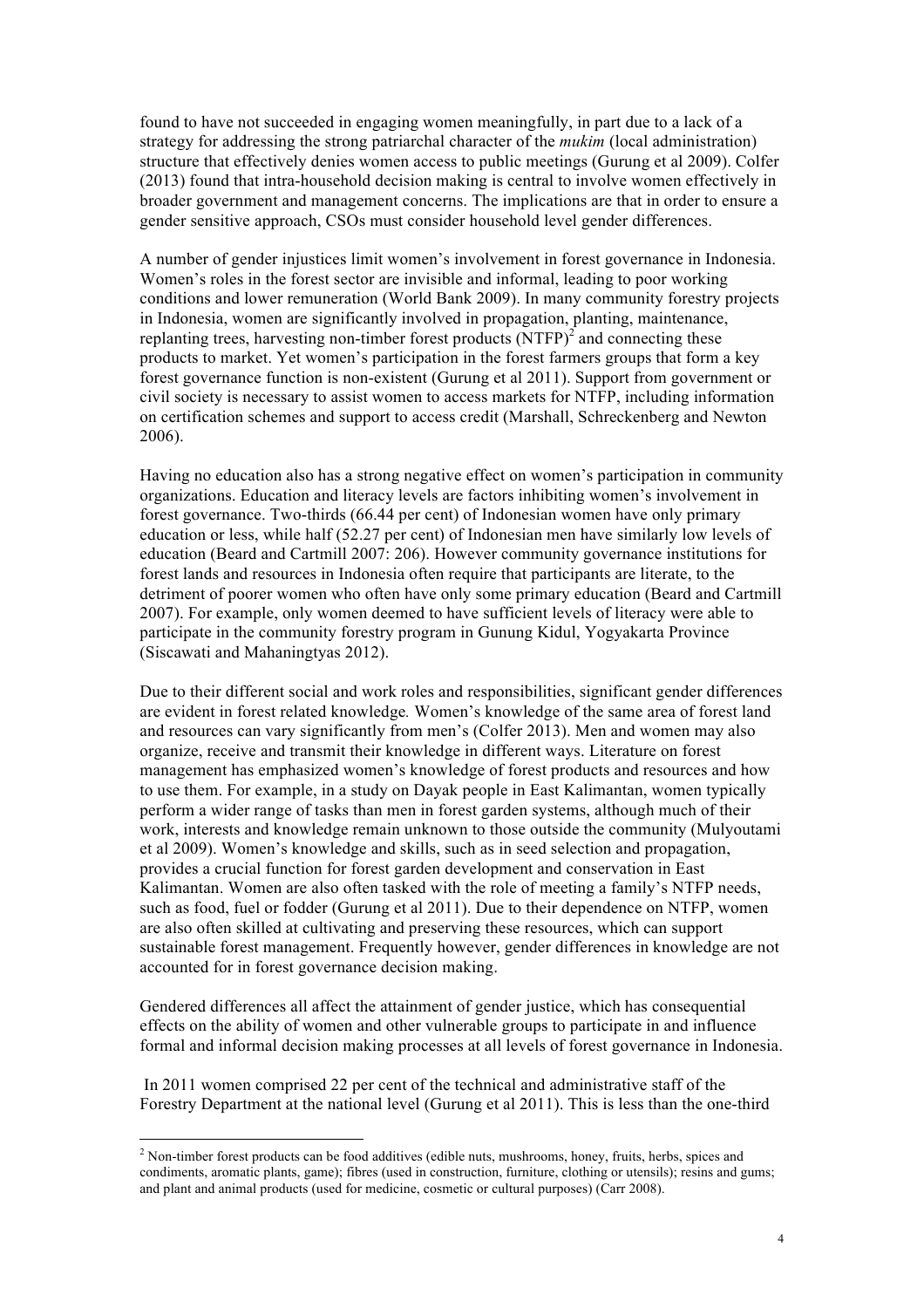representation minimum prescribed by Agarwal (2010) as necessary for women to begin to have an influence ('threshold representation') in decision making. Women's participation in forest governance at the district government level is also very low, as observed in Bungo and Tanjabbar in Jambi province. Almost 80 per cent of the female staff in Bungo and Tanjabbar regional government agencies had never been involved in decision making or project implementation. Instead women are largely assigned roles in administration or finance (de Vries and Sutarti 2009).

At a local level, women's absence from committees and associations, the formal spaces for decision making in forest governance, is often explained as a result of their lack of power in relation to, and subjugation by, men in those committees. These formal spaces are seen as centres of power and decision making (Arora-Jonsson 2013). Women's networks and actions related to their villages tend to address multiple issues, and often do not take on the recognizable, more permanent forms that are seen as the viable cooperative organizations associated with development work. Women's deliberations on environment and development decision making may take place outside of public spaces, with a range of people, but without the legitimacy accorded by actors within or outside of their communities to more visible, male dominated organizations.

An example of how diversity variables influence participation within gender was evident in an all-women discussion group in Long Loreh, in the district of Bulungan, East Kalimantan, where the women of the dominant ethnic groups spoke frequently, and women from the less dominant group Punan spoke very rarely. However in a group of all Punan women, women who had not spoken in the ethnically mixed group were very yocal (McDougall 2001). These social factors demonstrate that research on gender inclusion in forest governance must extend beyond sex disaggregated data in order to understand the drivers of gendered relationships (Mai, Mwangi and Wan 2011).

Land rights, which are largely determined by marital status, are another significant variable. Women frequently have fewer land ownership rights than men. Often, women will have *de facto* land use rights as compared with men's *de jure* ownership rights (World Bank 2009). Furthermore, women's rights are often mediated by their relationship with men. Thus, of all individual characteristics, marital status is one of the most important in terms of women's participation in community-based organizations (Beard and Cartmill 2007). Participation in organizations is typically viewed as household participation, where women participate as their husband's marital counterparts. Female household heads, especially women that have no husbands, therefore experience significant social and cultural obstacles. Interestingly however widows can be positioned differently from other female household heads. They often have greater personal endowments and mobility than married women, and are able to speak more freely (Manfre and Rubin 2012).

Environmental CSOs play an important role in contributing to improvements in forest and land governance. Efforts to achieve good forest and land governance without addressing gender injustice will invariably fail to benefit the most vulnerable forest actors – women and marginalized people. CSOs working on forest and land governance must have an understanding of gender issues to ensure their advocacy efforts achieve gender just forest and land use and management. While these skills are crucial, gender analysis skills remain an area of weakness for environmental CSOs in Indonesia.

# Gender-blindness in Indonesia's forest governance civil society organizations

Indonesian environmental CSOs currently lack a framework for gender analysis, accurate sex disaggregated data, and gender expertise, resulting in negotiated forms of gender mainstreaming (Marcoes and Sirimorok 2014; Siscawati and Mahaningtyas 2012). Gender mainstreaming refers to 'strategies for program/policy design, implementation, monitoring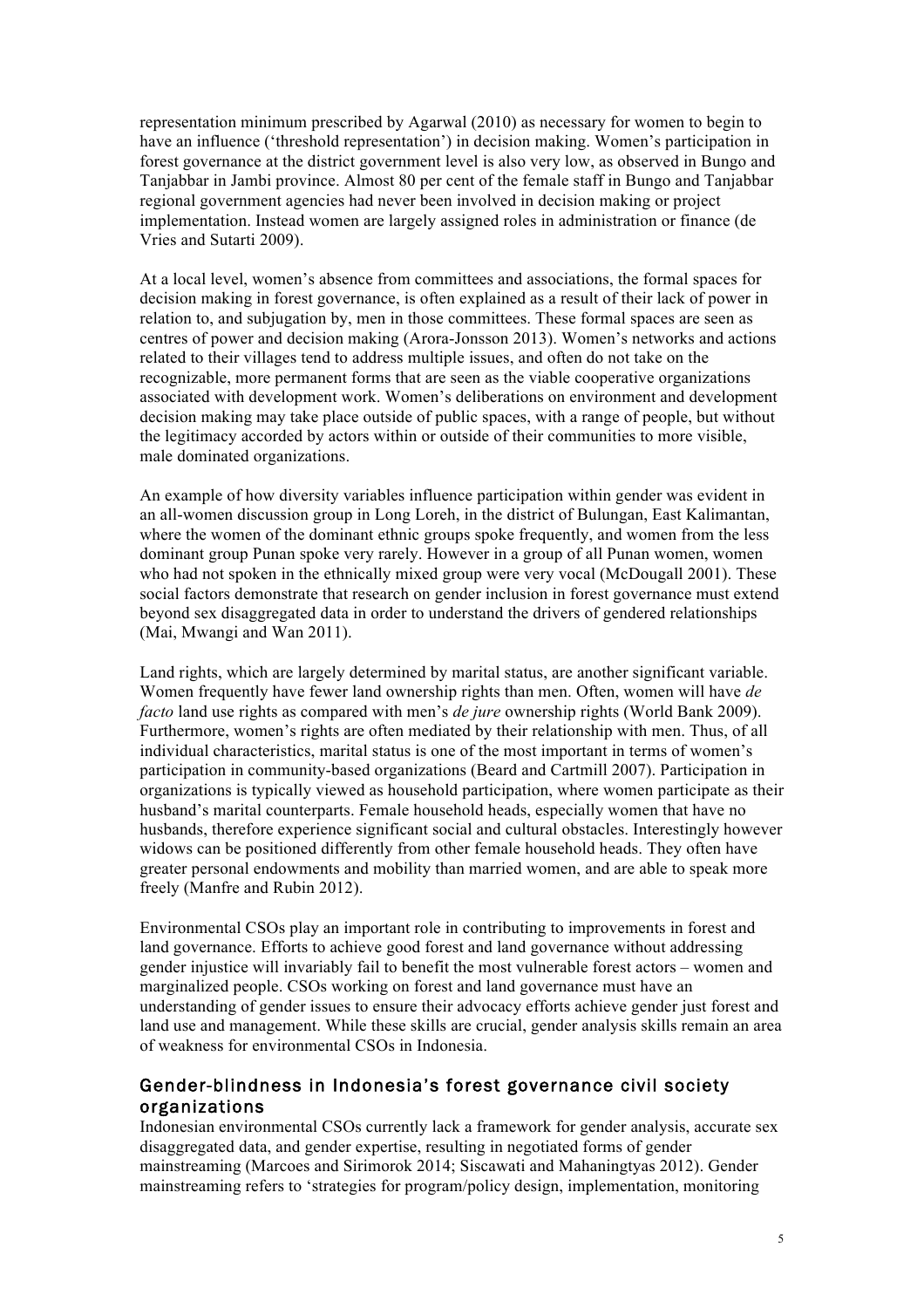and evaluation in addressing gender issues within all sectoral programs' (Siscawati and Mahaningtyas 2012: 14). The most common gender issues identified with environmental CSOs is rooted in assumptions that advocacy work to improve environmental policies does not have relevance to gender. This gender-blindness affects many forestry programs. It is based on male-centric experiences as the 'norm' and on the assumption that women and men have the same needs and preferences. Siscawati and Mahaningtyas (2012: 9) suggest that gender-blindness means 'ignoring the existence of gender injustices and neglecting efforts to eliminate marginalization, discrimination, multiple-burdens, stereotyping and violence against women and other marginalized members of community as well as other forms of gender injustice'.

Gender-blindness in Indonesia is related to the construction of gender through state ideology, which has played a significant role in creating beliefs about women's status, competencies and their appropriate role in the household, the community and the development process (Beard and Cartmill 2007). As a result, women's roles, knowledge and contribution to development are frequently perceived to be less valuable than those of men. For example in Jambi Province, a woman's daily wage (US\$2.20) is lower than a man's daily wage US(\$3.30) for the same agricultural work, despite the fact that woman's work is no different from men's (de Vries and Sutarti 2009). This wage differentiation is founded on a perception that women's work is lighter than men's, and that as women are only supplementary breadwinners, they do not need to be paid as chief breadwinners.

Collaboration between Indonesian CSOs who work in forest tenure and forest governance and those who work towards achieving gender justice is still very limited (Siscawati and Mahaningtyas 2012). Gender justice mainstreaming amongst CSOs who work in forest tenure and forest governance has been slow, due in part to limited understanding of gender-related aspects of forest land and resources management. Low awareness of gender justice issues means that gender justice is not prioritized – or is often not considered at all – by CSOs working in forest governance. Understandings of gender are very limited, and gender is considered to pertain to women rather than the more cross-cutting factors of race, class and sex. The gender analysis tools CSOs do use are treated as a fixed formula used in organizations, programs and projects in ways that neglect diversity and do not consider local or contextualised factors. CSOs take shortcuts to overcome this gender blindness by holding ad-hoc gender sensitive events (Marcoes and Sirimorok 2014). While these efforts are important, they should be viewed as only one stage of gender mainstreaming.

Many CSOs working on forest tenure and forest governance have no gender justice policy to guide their planning, monitoring and evaluation processes (Siscawati and Mahaningtyas 2012). A large part of the work of Indonesian environmental CSOs is to reform policy content. In this policy work, CSOs often overlook gender factors, both in terms of considering the ways in which environmental safeguards can be gender sensitive, and the ways in which women and vulnerable communities are affected by environmental issues. Insufficient focus is paid to developing knowledge and strengthening grassroots communities to engage in forest governance. As a result, the policies supported and enacted by environmental CSOs tend to be gender neutral, or even gender-blind, meaning that the interests of women are not considered explicitly in forming forest governance related policies.

Fostering a gender perspective within CSOs is an important way to address discrimination and social disparities based on gender differences. Gender mainstreaming in environmental CSOs can help to eliminate gender-based disparities in various aspects of gender related organising. Environmental CSOs need tools to help them to identify and better respond to the gendered impacts of environmental damage. CSOs need to take into account differences amongst women, due to ethnicity, social status, age, geographical location, and other factors. Diverse and interacting factors that limit equality must be considered.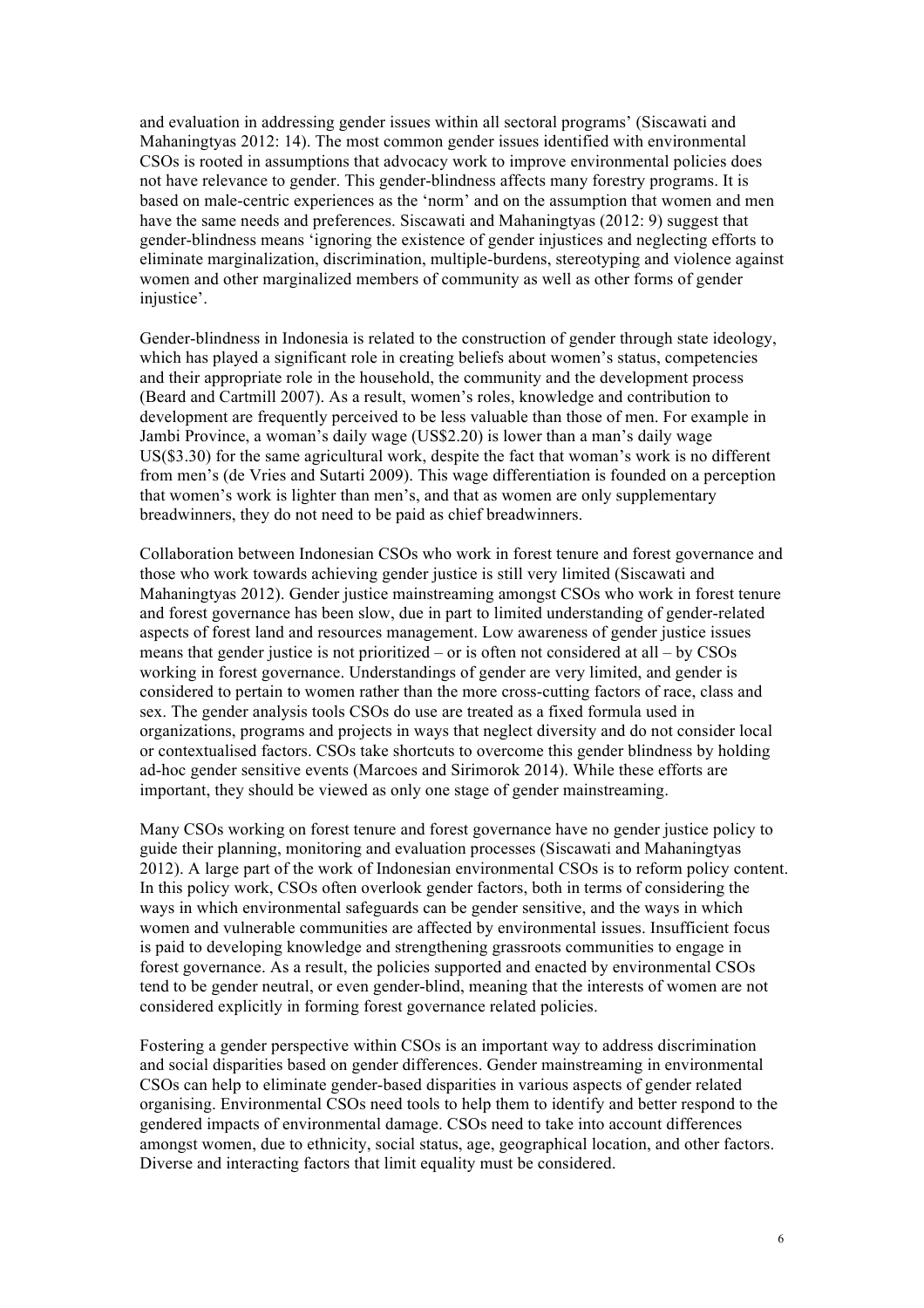# Tools for understanding gendered impacts

Understanding and diagnosing the gendered impacts of land based industry developments requires gender analysis. A number of tools or approaches exist to support gender analyses. These include gender impact analysis, and ethnographic research approaches. In order for environmental CSOs to better understand the potential or current gendered impacts from land based industry development, sex disaggregated data are required. However often data on the role of women in forestry are lacking. This includes data on their participation in the paid workforce, and on their social, economic and environmental contributions and the impacts of their forest use. The absence of the latter data in particular makes it difficult to obtain an accurate picture of their involvement (Collaborative Partnership on Forests 2012).

*Sex disaggregated data.* Collecting sex disaggregated data is essential to develop gender sensitive program design, and to identify indictors for sustainable development that can inform and develop policy. Collecting data on gendered impacts can benefit environmental CSOs in their advocacy and organising. These benefits include:

- increased understanding of gendered disparities and power relationships;
- increased understanding of models of resistance and resilience in response to discrimination and exclusion that women experience;
- documenting women's interests in arenas of struggle not related to gender issues, but which need to be read through women's perspectives;
- strategies to interact with women to form a constituency supportive of environmental reforms to respond to these issues identified.

*Gender impact assessment.* Gender impact assessment (GIA) is a diagnostic tool that aids understanding of the direct and indirect gender consequences of the development of land based industry. A GIA can help to identify and potentially prevent unintended negative consequences from a development. For environmental CSOs, a GIA can help to strengthen advocacy as it provides insight into the gendered implications and supports the design and implementation of strategies that align

#### Considering gender as a tool of analysis: learning from the success of JATAM's use of litigation as an advocacy approach

JATAM East Kalimantan played a leading role in supporting the documentation of the impacts of mining on people, as part of the Samarina Lawsuit Movement (*Gerakan Samarinda Menggugat*). The GSM used litigation as an advocacy approach to respond to government negligence in all aspects of mining governance, and its violation of existing environmental laws through excessive issuing of permits, a lack of adequate monitoring of mining sites, and insufficient clean up and reclamation of former mining sites resulting in dangerous abandoned mining pits.

In collecting evidence to support the GSM case, JATAM East Kalimantan used three types of closely connected and mutually reinforcing types of analysis – biophysical, social, and gender. A biophysical analysis was used to document the environmental degradation resulting from mining operations, such as changes to soil and drinking water indicated by changes in pH levels. However, in order to demonstrate the impacts that chemical changes to soil and water quality had on people, a social analysis was also required. JATAM East Kalimantan therefore conducted ethnographic observations and a gender analysis to identify the different impacts on women as compared with men as a result of their different social roles. This gender analysis aided an understanding of the gender impacts from mining, and the GSM was consequently able to identify key women farmers whose land bordered coal mines in the rice-belt of Makroman, near Samarinda, whose livelihoods had been detrimentally affected by mining without adequate consent or compensation.

These three different forms of analysis strengthened the GSM's case, and in July 2014 the court ruled that the government had been negligent in fulfilling their obligations under the 2009 Environmental Law, and that by not fulfilling this requirement the local government had detrimentally affected the lives of the inhabitants of Samarinda. The court also ruled that the government should revise public policies concerning coal mining. This included requirements to evaluate all allocated coal mining permits, monitor reclamation and post mining efforts, make environmental improvements, and strengthen strategic efforts to protect community farming and fishing areas from contamination from coal mining activities. JATAM's successful use of three types of analysis strengthened their litigation approach, and supported their

success in court.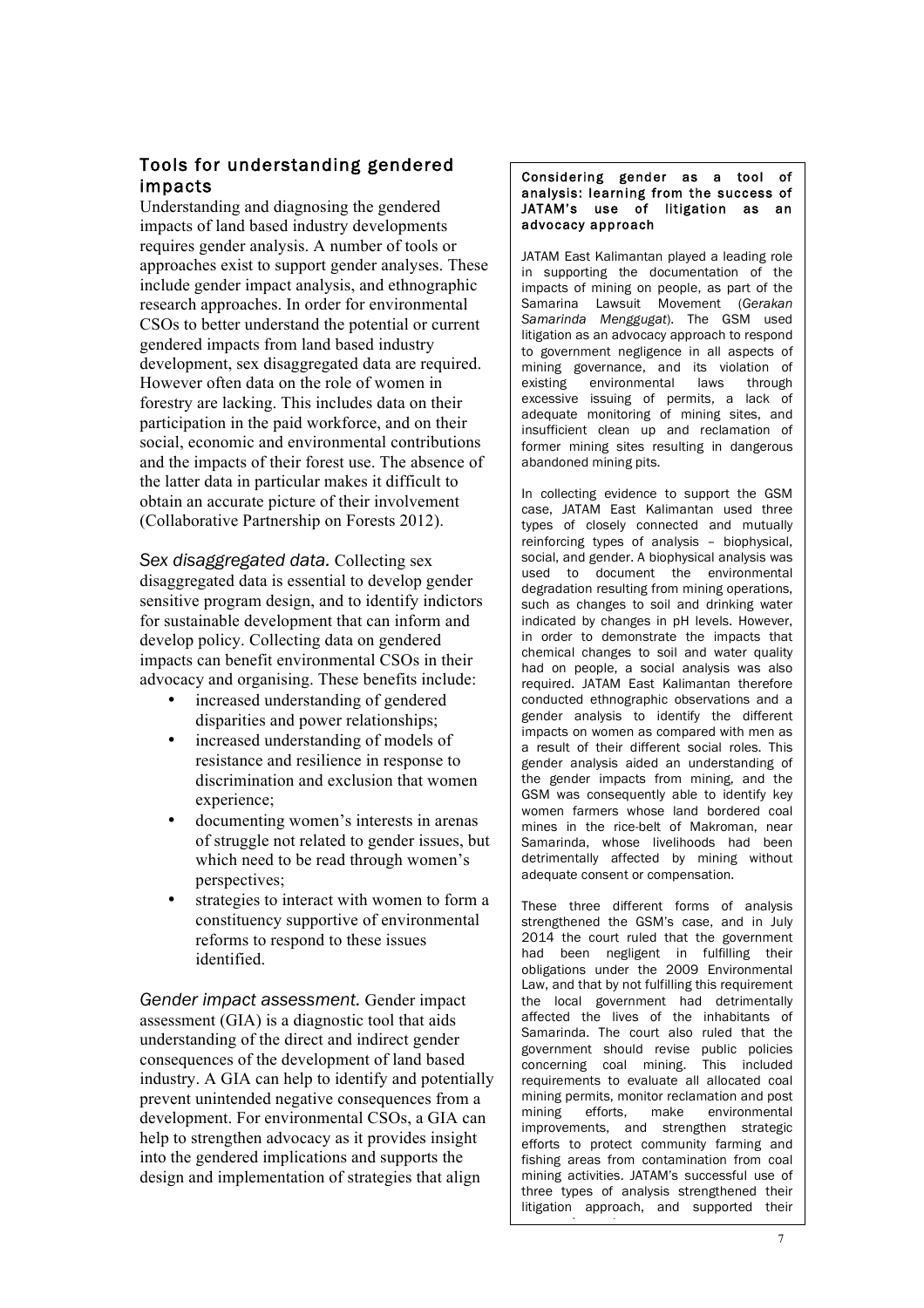with women's needs, and are therefore more likely to succeed. A GIA can be undertaken alongside an environmental impact assessment. It allows CSOs to understand the impacts that a land development might have on women, men, boys and girls, and on the economic and social relations between them. More specifically, a GIA will examine how a land based industrial development interacts with and impacts on gender and power relations within a community. This includes women's access to and control over resource, the gender division of labour and women's workloads, women's participation in community management and decision making processes, and community well-being, including health, livelihoods and education (Schultz 2001). The framework for conducting gender responsive analysis (Aguilar 2013) offers a useful outline of the social and environmental factors to consider in conducting a GIA.

*Ethnographic approaches.* In order to understand decision making processes we need to understand the value systems underlying those processes. A parallel, complementary diagnostic approach involves researching women's stories using ethnographic research tools. Ethnography is a methodology that is used to clarify interactions and identify links in social systems (e.g. the interplay among and between men and women in a group). One main method used in ethnographic research is participant observation, which is often supplemented by surveys, interviews and recordkeeping. Oral histories and community forest mapping are ethnographic techniques that attempt to understand local communities' perceptions of territory and land use rights. Careful, daily observation and note-taking creates a body of evidence that can be used to understand gender in the context of land management (Colfer 2013).

Through insights derived from gender sensitive data, GIAs and ethnographic research methods, environmental CSOs can understand how environmental degradation affects women and men differently, and consequently target their advocacy work to strengthen environmental reform outcomes. A community of practice that prioritizes gender sensitive research is one way to incorporate gender considerations into forest governance advocacy (Mai, Mwangi and Wan 2011).

# Recommendations for CSOs working toward achieving gender justice

*Strengthen the capacity of CSO staff*. Gender analysis skills need to be developed internally within CSOs, in order for organizations to apply this approach in their advocacy and organising activities. This can be supported through capacity building that introduces the uses of gender analysis in the framework of organising and advocacy and provides ethnographic methods for researching women's experience in environmental issues.

*Increase awareness of gender injustices and adopt gender justice principles.* Recognizing gender differences in forest use and management can lead to more effective policies, as demonstrated in the differences in success of climate change adaptation strategies (Manfre and Rubin 2012). An increased effort to recognize and protect women's rights as well as commit to eliminate all forms of gender injustices should inform the work of CSOs and public interest advocates as well as other development organizations. CSOs should adopt gender justice principles and practices and include gender sensitive program monitoring and evaluation indicators to track organizational gender integration and equity. CSO's policy advocacy needs to be able to build CSO awareness of gender as a mainstream strategy. The technical measures set out above explain the steps for CSOs to integrate the gender paradigm and perspective into their approaches.

*Conduct research to understand gendered impacts.* Gender sensitive research can help to inform more gender sensitive CSO advocacy and programming. Capturing genderdisaggregated data is an important component of gender sensitive research, helping to explain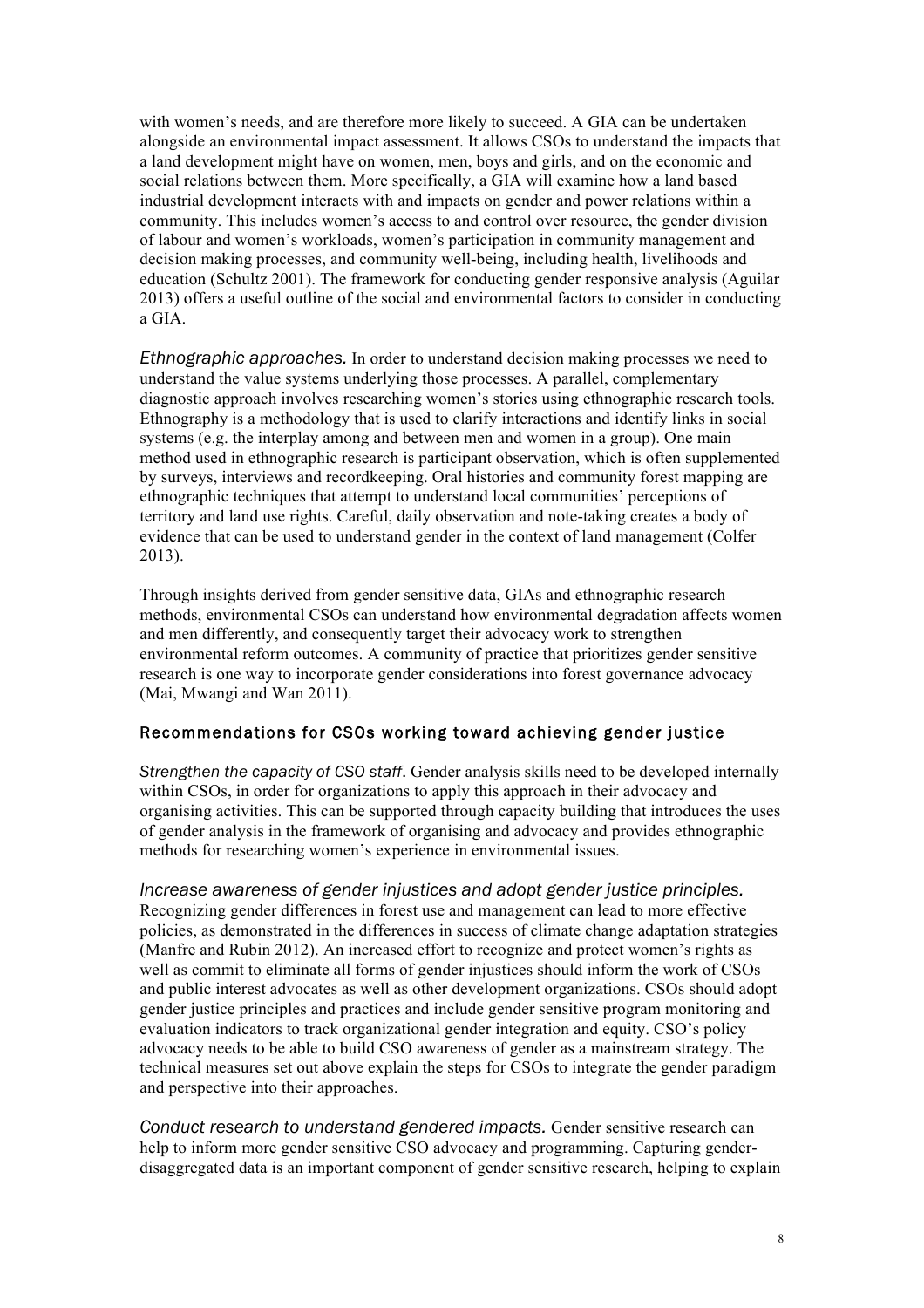differences in experiences, view points, and impacts related to gender roles and power relationships. This must also be supported by data on other diversity variables (such as ethnicity, class and social status) in order to shed light on complex situations and highlight issues or dynamics that may need resolution. Gender disaggregated data can then be used to conduct a gender impact assessment, to develop ethnographical approaches to identify gendered impacts from industry development, and to identify gendered needs and responses. Applying learning from these studies can strengthen advocacy in ways that include demonstrating the gendered impacts of land based industry, and connecting more strategically with women's groups and local communities.

*Community organising.* Community organising is important to build a basis for policy advocacy aimed at promoting governance reforms. CSOs should prioritise community organising as part of their programs. To do this, CSOs can draw on their own experience and strengthen support for community activists who are already engaged at the grassroots level. The most basic element to consider when promoting community organising is that women's experience must become a primary reference for organising. A gender sensitive community organising approach can involve recruiting female community organizers and facilitators to empower women at the village level, and supporting increased participation of women in forest governance institutions.

*Increase the number and the capacity of paralegals.* Legal violations open opportunities for advocating for change. CSOs need to hold intensive programs to increase the number and capacity of community paralegals. This could be carried out by increasing insight into environmental issues among activists that understand and work on gender issues. Other approaches include providing environmental and gender training for paralegal litigators, particularly females. Supporting paralegals' understandings of gender issues in the environment can support legal approaches to achieve gender justice.

*Improve participation in governance decision making structures and improve market access.* Increasing the role of women and other marginalized groups in decision making related to forest governance can occur by increasing women's involvement in policy making at community, district and higher levels, and by supporting the participation of women in community organising processes. However, participation of women will not address gender issues if only women of higher status or higher literacy levels are able to participate. A gender analysis that captures other diversity values is essential to accurately identify and address the limitations on women and other marginalized groups from participating in forest governance.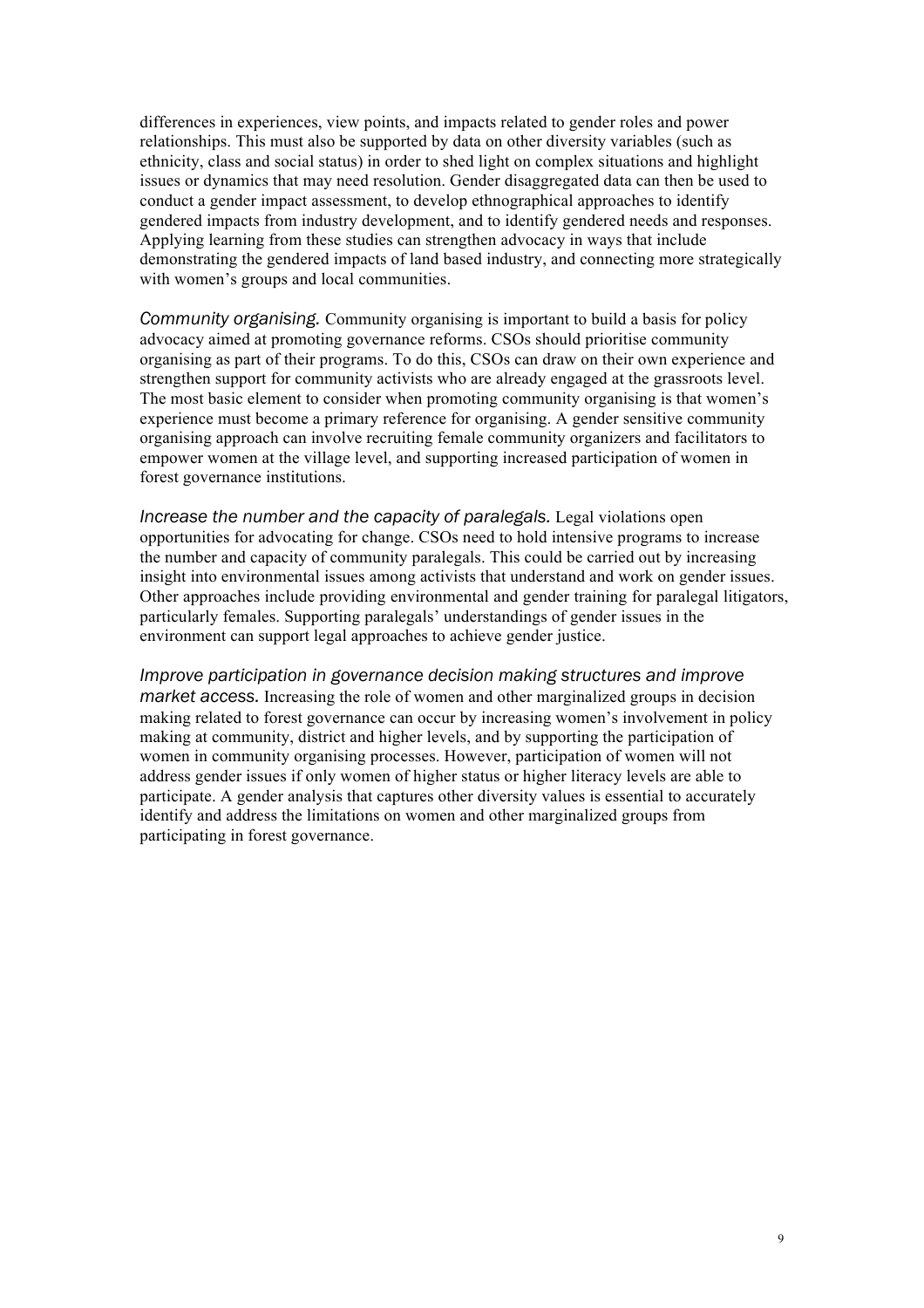## References

Acharya, KP and Gentle, P (2006) 'Improving the effectiveness of collective action: sharing experiences from community forestry in Nepal', CAPRi Working Paper No. 54, International Food Policy Research Institute, Washington, DC.

Agarwal, B (2009) 'Gender and forest conservation: the impact of women's participation in community forest governance', *Ecological Economics* vol. 68, pp. 2785–2799.

Agarwal, B (2010) 'Does women's proportional strength affect their participation? Governing local forests in South Asia', *World Development,* vol. 38, no. 1, pp. 98-112.

Aguilar, L (2013) 'Framework for Conducting Gender Responsive Analysis', IUCN Gender Office, cmsdata.iucn.org/downloads/framework\_gender\_analysis.pdf

Arora-Jonsson, S (2013) *Gender, Development and Environmental Governance: Theorizing Connections*. Routledge: New York.

Beard, VA and Cartmill, RS (2007) 'Gender, collective action and participation in development in Indonesia', *International Development Planning Review*, May 2007.

Colfer, CJ (2013) 'The Gender Box: a framework for analysing gender roles in forest management', Occasional Paper 82. CIFOR: Bogor, Indonesia.

Colfer, CJ, Achdiawan, R, Adnan, H, Erni, Yuliani, L, Balang, LepMil, (2013) Gender and natural resource governance indicators: a need to assess and address 'sensitive and taboo' topics, *Forests, Trees and Livelihoods*, vol. 22, no. 3, pp. 143-155.

Colfer, CJ and Minarchek, RD (2012) 'Women, men and forest research: a review of approaches, resources, and methods for addressing gender', Occasional paper 80, CIFOR, Bogor, Indonesia.

Collaborative Partnership on Forests (CPF) (2012) *Sustainable forest management and gender*, SFM fact sheet no. 7, http://www.cpfweb.org/32828- 0f4caaaf53f72f2208d8a6b07d4bc9155.pdf

de Vries, DW and Sutarti, N (2006) *Gender equity: revealing the reality for the women of Jambi*, Governance brief no. 29, CIFOR, Bogor, Indonesia.

Gurung, J, Giri, K Setyowati, AB and Lebow, E (2011) *Getting REDD+ right for women: an analysis of the barriers and opportunities for women's participation in the REDD+ sector in Asia*, USAID, Washington DC.

Hill, C and Newell, K (2009) *Women, communities and mining: the gender impacts of mining and the role of gender impact assessment,* Oxfam Australia, Victoria, Australia.

Mai, YH, Mwangi, E and Wan, M (2011) *Gender analysis in forestry research: looking back and thinking ahead*, Centre for International Forestry Research, vol. 13, no. 2, pp. 245-258.

Manfre, C and Rubin, D (2012) *Integrating gender into forestry research: a guide for CIFOR scientists and program administrators*, CIFOR, Bogor, Indonesia.

Marcoes, L, and Sirimorok, N (2014) *Mengubah Paradigma dari Tanah dan Air menjadi Tanah Air* (*Changing the paradigm from land and water to Homeland*), A gender assessment of the SETAPAK program, The Asia Foundation, Jakarta.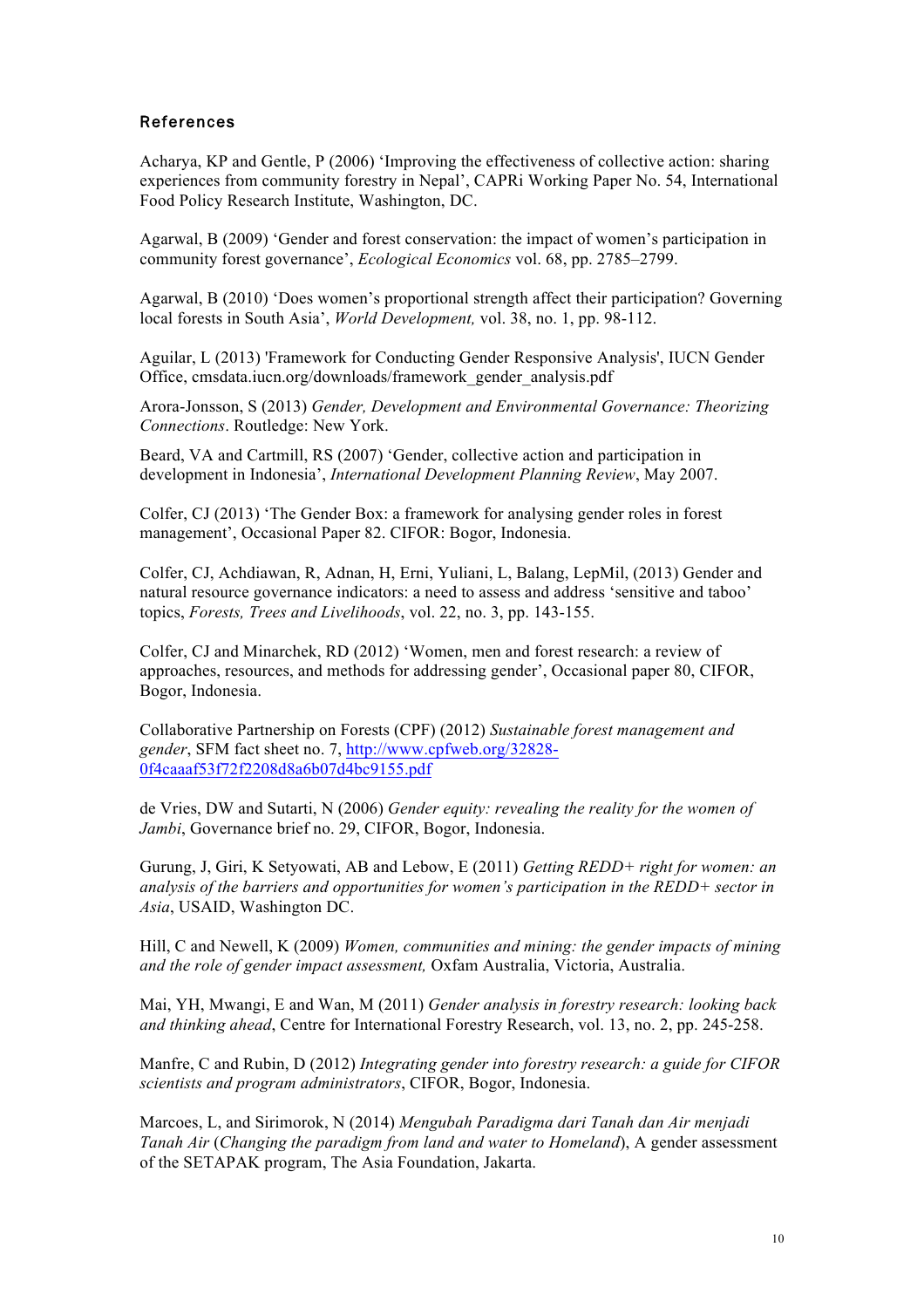Margono, BA, Potapov, PV, Turubanova, S, Stolle, F and Hansen, MC (2014), 'Primary forest loss in Indonesia over 2000-2012', *Nature Climate Change*, no. 4, pp. 730-735.

Marshall, EK, Schreckenberg, K and Newton, AC (eds) (2006) *Commercialization of nontimber forest products: factors influencing success,* Nairobi, UNEP / WCMC.

McDougall, CL (2001) 'Gender and Diversity in Assessing Sustainable Forest Management and Human Well-Being: Reflections on Assessment Methods Tests Conducted in Bulungan, East Kalimantan, Indonesia', in CP Colfer, and Y Byron (eds) *People managing forests: the links between human well-being and sustainability*, Resources for the future, CIFOR, Bogor, Indonesia.

Mulyoutami, E, Rismawan, R and Joshi, L (2009) 'Local knowledge and management of simpukng (forest gardens) among the Dayak people in East Kalimantan, Indonesia', *Forest Ecology and Management,* vol. 257, pp. 2054-2061.

Ridgeway, CL and Smith-Lovin, L (1999) 'The gender system and interaction', *Annual Review of Sociology,* vol. 25, pp. 191-216.

Schultz, I, Hummel, D, Empacher, C, Kluge, T, Lux, A, Schramm, E, Schubert, E, and Stiess, I (2001) *Research on Gender, the Environment and Sustainable Development: Studies on Gender Impact Assessment of the Programmes of the 5th Framework Programme for Research, Technological Development and Demonstration*, Institut für sozial-ökologische, Forschung (ISOE), Frankfurt, Germany.

Siscawati, M, and Mahaningtyas, A (2012) 'Gender Justice: Forests and Forest Governance in Indonesia', brief no. 3 of 4, in *Securing Women's Tenure and Leadership for Forest Management: A Summary of the Asian Experience*, Rights and Resources Initiative, June 2012, http://www.norway.or.id/Norway\_in\_Indonesia/Environment/The-Norwegian-Embassy-supports-New-Suite-of-Research-Reports-on-Critical-Role-of-Women-in-Asias-Forests/

World Bank (2009) 'Gender and Natural Resources Management', Module 10 in *Gender in Agriculture Sourcebook*, International Bank for Reconstruction and Development, accessed 9 January 2013, http://www.fao.org/docrep/011/aj288e/aj288e00.htm

World Rainforest Movement (2007) *Indonesia: The impacts of oil palm plantations on women*, Bulletin issue 121, August 2007, http://wrm.org.uy/oldsite/bulletin/121/viewpoint.html